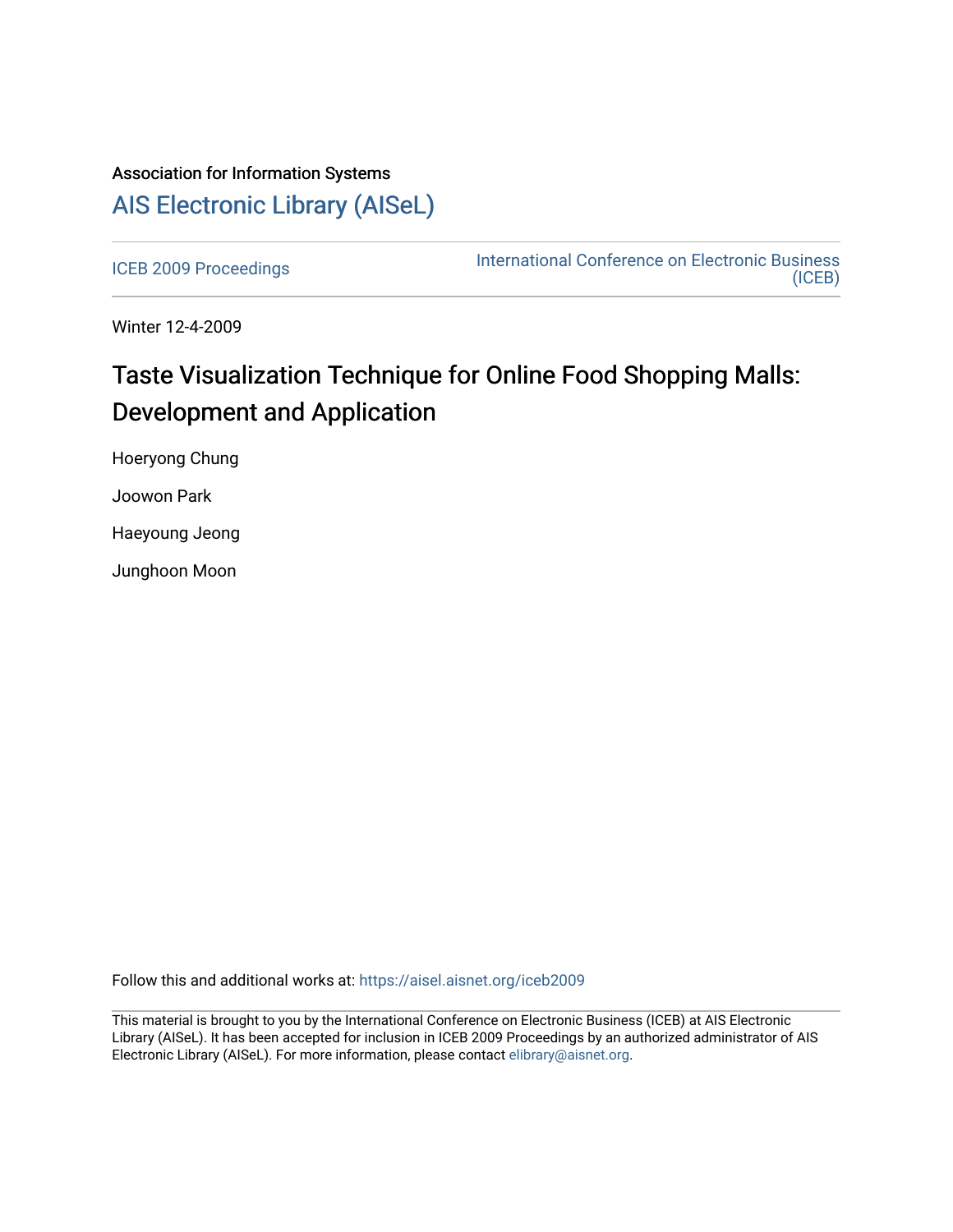## **TASTE VISUALIZATION TECHNIQUE FOR ONLINE FOOD SHOPPING MALLS: DEVELOPMENT AND APPLICATION**

Hoeryong Chung<sup>1</sup>, Joowon Park<sup>2</sup>, Haeyoung Jeong<sup>3,</sup> Junghoon Moon<sup>4</sup> Department of IT Business Korea Advanced Institute of Science and Technology (KAIST), Korea

 $1$ justrike@kaist.ac.kr;  $2$ j\_park@kaist.ac.kr;  $3$ byut88@kaist.ac.kr;  $4$ jmoon@kaist.ac.kr

## **Abstract**

The main goal of this study is to visualize tastes of foods and agro-products to reduce the uncertainty of purchasing of them in online shopping malls. To accomplish the goal, we select two Korean traditional foods; Kimchi and Gochujang, develop the criteria for visualization of their tastes, choose about ten products for each food that are on sale in the online shopping malls, make visualization tables and apply them to the real shopping mall. And then, we contrast the customer satisfaction, purchasing pattern, and sales of both before and after applying the taste visualization tables.

**Keywords:** Taste Visualization; agro-product; e-commerce

## **Introduction**

While the aggregate monetary amount of e-commerce transaction is continuously increasing, the proportion occupied by agro-product transaction is not very significant [1]. As the quality of agro-products may vary it is not easy for consumers to easily assess both the taste and the quality simply by looking at the agro-products in monitor display, which leads consumers to perceive high uncertainty.

While a plethora of research have investigated consumption pattern and purchase intention process associated with e-commerce environment [2], how the uncertainty associated with purchase of agro-products in e-commerce can be mitigated has received little attention. Also, no attempt approach has been made to analyze how the user's visiting pattern or purchasing pattern changes when website information successfully fulfills user's sense or curiosity that has not been fulfilled before.

`To understand the changes, it is necessary to analyze changes in user behavior by performing click stream data analysis. As click stream analysis enables understanding of user migration path and stay length, it has been widely applied to help in understanding user decision making process or improving migration path within a website [3], [4], [5].

The purpose of this study is to conceive technique for visualization of taste and examine how the conceived technique mitigates uncertainty associated with online agro-product purchase.

Consequently, visualization models of Kimchi and Gochujang, two of the most frequently sold agro-products in Korean e-commerce environment, is developed and applied at actual e-commerce web pages to analyze how the application of visualization models affect consumer satisfaction and purchase intention.

Kimchi, one of the most popular Korean side dish, is a pickled dish made of vegetables (cabbage in most cases) with varied seasonings. Taste differs according to various factors such as vegetable and seasoning used, and period of fermentation. Gochujang is savory and pungent fermented Korean condiment made mainly of pepper. The word 'Gochu' means pepper and 'Jang' means condiment.

Based on the analysis, the study suggests strategies to apply visualization technique to increase the amount of e-commerce agro-product transaction and increase the overall size of domestic markets for agro-products and traditional food.

## **Theoretical Background**

#### **Uncertainty**

Perceived uncertainty refers to "the degree to which the outcome of a transaction cannot be accurately predicted [6]". As uncertain factors can rise in all types of transactions to negatively affect the predicted outcome, buyers cannot predicted whether a transaction will be successfully fulfilled or not [6]. Pavlo have developed a conceptual model, by integrating the principal-agent perspective with information systems, marketing, and sociological theories, to identify sources of perceived uncertainty and factors that mitigate the uncertainty sources in e-commerce environment. [7].

According to this model, 'perceived information asymmetry' and 'fears of seller opportunism' are the sources of perceived uncertainty. However, 'fears of seller opportunism' is not considered in our study as it is less relevant. If buyers are fully aware of a product quality before purchasing, there will be no information asymmetry [8]. However, as consumers in e-commerce environment cannot see or feel an actual product before a purchase is made and the product is delivered, information asymmetry arises and consumers perceive it.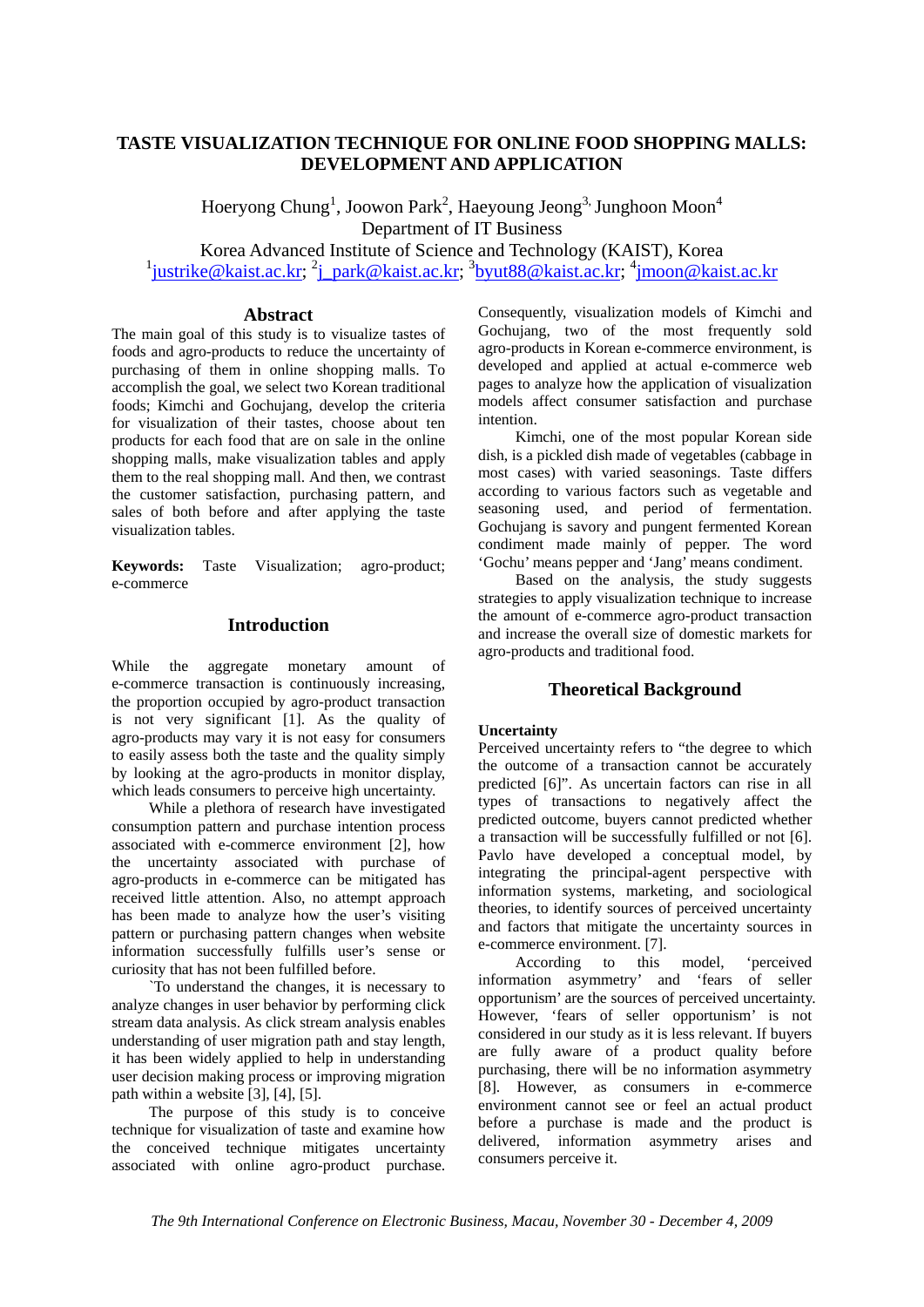

**<Figure 1. Uncertainty Mitigation Model** 

#### **(Partially adapted from [7] and [16])>**

'Product diagnosticity', 'Informativeness', and 'trust' are factors that mitigate perceived information asymmetry.

Product diagnosticity is defined as the extent to which a buyer believes that a particular shopping experience is helpful in terms of evaluating the quality of a product [9], [10]. Informativeness is defined as the extent to which information provided is resourceful and helpful to consumers [11]. Trust is defined as the intention of consumers to accept vulnerability of a transaction by believing that the seller will not act opportunistically [12].

When perceived uncertainty is decreased, purchase intention increased as a result. In the study of [16], Pavlou's model was further developed and applied to analyze effectiveness of food traceability system. According to this study, decreased perceived uncertainty increases consumers' willingness to pay price premium.

Relationships between variables are shown in <Figure 1>.

When e-commerce consumers purchase products, the quality of which can easily be judged on the web, they tend to select products with lower price regardless of information provided by sellers. De Figueiredo developed an e-commerce product continuum and examined four points on the continuum [13]. These products include oil, paper, clips, etc. However, when consumers intend to select products with variable quality, they want to "look and feel" the products. When e-commerce environment cannot satisfy consumers' desire to look and feel, uncertainties tend to rise and consumers' purchase intention changes [13]. [14] developed a conceptual model explaining how consumers' preexisting motives and transient

The Dot-Com Retail Continuum

| <b>Quality is easy to</b> |                                                                                                                                    | Quality is difficult to |                     |  |
|---------------------------|------------------------------------------------------------------------------------------------------------------------------------|-------------------------|---------------------|--|
| Judge on the web          |                                                                                                                                    | Judge on the web        |                     |  |
| Commodity                 | Ouasi-                                                                                                                             | Look and                | Look and Feel       |  |
| Products                  | Commodity                                                                                                                          | Feel Goods              | Good with           |  |
| (e.g. oil,                | Products                                                                                                                           | (e.g. suits,            | variable Quality    |  |
| paper)                    | (e.g. Books, CDs)                                                                                                                  | homes)                  | (e.g. produce, art) |  |
| Low                       | <b>Heterogeneous Level</b><br><figure 2.="" degree="" in<="" of="" product="" td="" variability=""><td></td><td>High</td></figure> |                         | High                |  |

#### **e-commerce (Adapted from [13])>**

emotions affect purchasing process, and [15] developed a conceptual model after taking into consideration the existence of variable product quality. According to his model, variable quality of a product decreases motive and emotion, two factors boosting e-royalty. In other words, as quality variability increases, consumers perceive higher uncertainty and this can result in no purchase. This chain action negatively affecting purchase intention was tested by [2].

In a pilot study conducted by [16], it is found that when purchasing products with variable quality, consumers prefer sellers who decrease uncertainty by providing enough information on product to those who sell at lower price but provide not enough product information. In the study, consumers preferred CDs (product with invariable quality) sold at lower price, but preferred agro-products (product with variable quality) which provide more useful information although they are sold at higher price [16].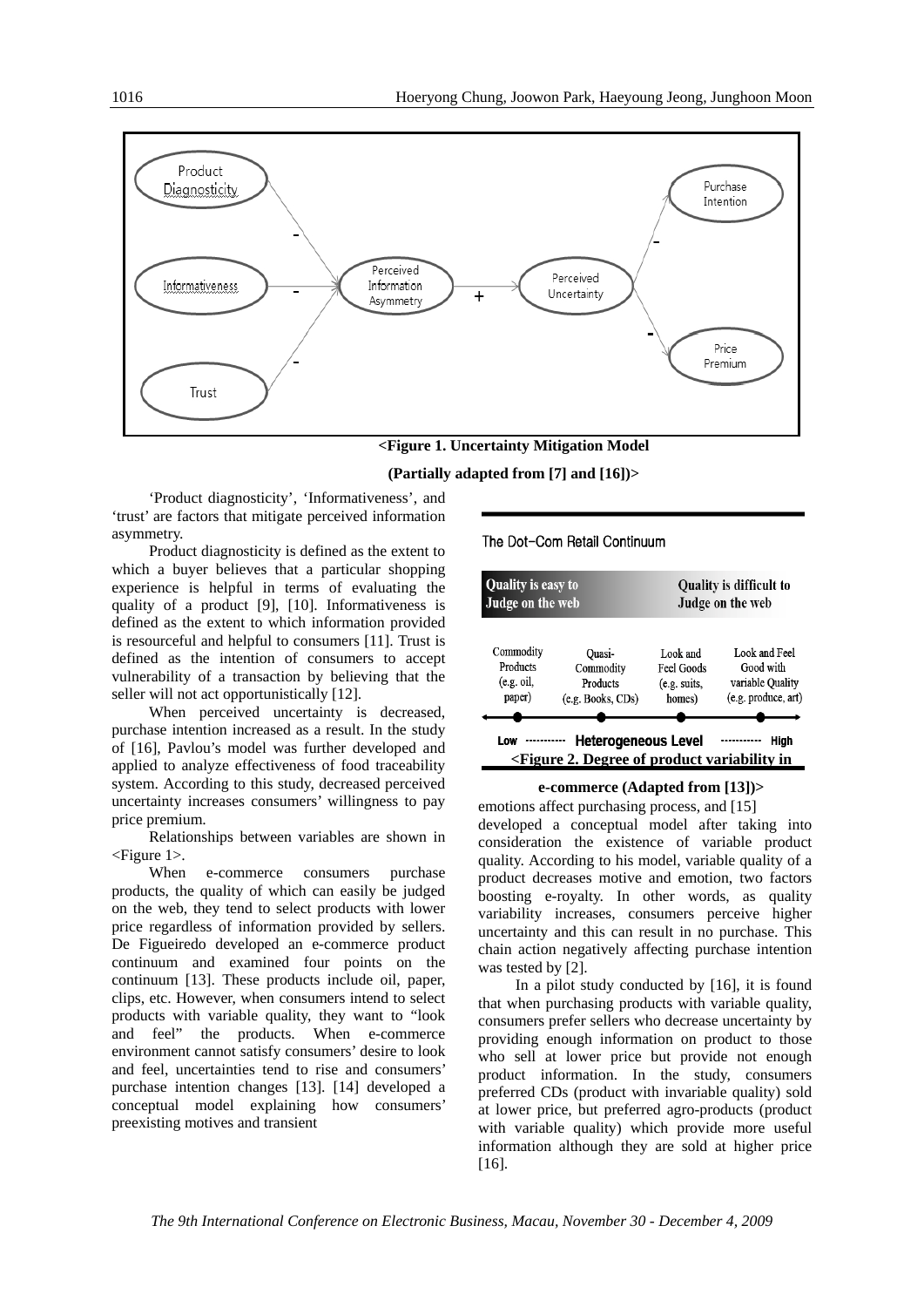Because of variable quality of agro-products, selecting agro-products requires looking and feeling. However, agro-products in current e-commerce transaction cannot satisfy consumers' desire to look and feel. Consumers feel higher uncertainty associated with purchasing of food than with other products and this is why the size of agro-product transaction is relatively small [17]. Therefore it can be expected that when e-commerce sites can express visually quality or taste of agro-products they sell, consumer uncertainty will decrease and increase consumer satisfaction to result in larger size of total agro-products transaction amount.

#### **Visualization of Taste**

While several efforts are made to visualize taste of food, use of taste visualization technique in e-commerce environment is rare. Examples include



curry, beer, coffee, and Kimchi. They are shown in <figure 3>, <figure 4>, <figure 5>, <figure 6>, and <figure 7>.

#### **<Figure 3. Visualization of Curry Taste (Adapted [26])>**

| Pungency   | Description           |  |
|------------|-----------------------|--|
| mild       | Soft and Mild         |  |
| Moderate   | Standard              |  |
| 1 hot      | A little hot          |  |
| 2 hot      | 2 times               |  |
| 3 hot      | 3 times               |  |
| 4 hot      | very hot              |  |
| 5 hot      | Extremely<br>very hot |  |
| $6-10$ hot | Unchallengeable       |  |

**<Figure 4. Visualization of Curry Taste (Adapted** 

**from [27])>** 



**< Figure 6. Visualization of Coffee Taste (Adapted from [28]>** 

Projects to visualize taste of Kimchi, a traditional Korean food, are in progress. Diagram of <figure 7> set three stages of fermentation (non-fermented, moderate fermented,<br>over-fermented) in continuum and provides continuum and provides fermentation date information to help consumers select Kimchi they want.

| ※ Ripe Condition can be flexible due to warehouse conditions |      |                  |
|--------------------------------------------------------------|------|------------------|
| Unripe 10 days                                               | Ripe | 20 days Overripe |

#### **< Figure 7. Visualization of Kimchi Taste**

#### **(Adapted from [29])>**

In 2007, Korean Ministry of Food, Agriculture, Forestry and Fishery (MIFAFF), as a part of its plan to standardize traditional food, has developed a standard for spiciness and fermentation rate of Kimchi. <Table 1> shows pungency information and <Table 2> shows fermentation stage (Ministry of Food 2007).

|                       | Kimchi        |             |  |
|-----------------------|---------------|-------------|--|
| Pungency              | Capsaicinoids | <b>SHU</b>  |  |
|                       | contents      | (scoville   |  |
|                       | $(mg \%)$     | heat unit)  |  |
| mild                  | < 0.3         | <45         |  |
| slightly hot          | $0.3 - 1.5$   | $45 - 200$  |  |
| moderate              | $1.5 - 3.0$   | $200 - 450$ |  |
| very hot              | $3.0 - 4.5$   | $450 - 600$ |  |
| extremely very<br>hot | >4.5          | >600        |  |

**<sup>&</sup>lt;Table 1. Pungency of Kimchi (Adapted from** 

**MIFAFF)>**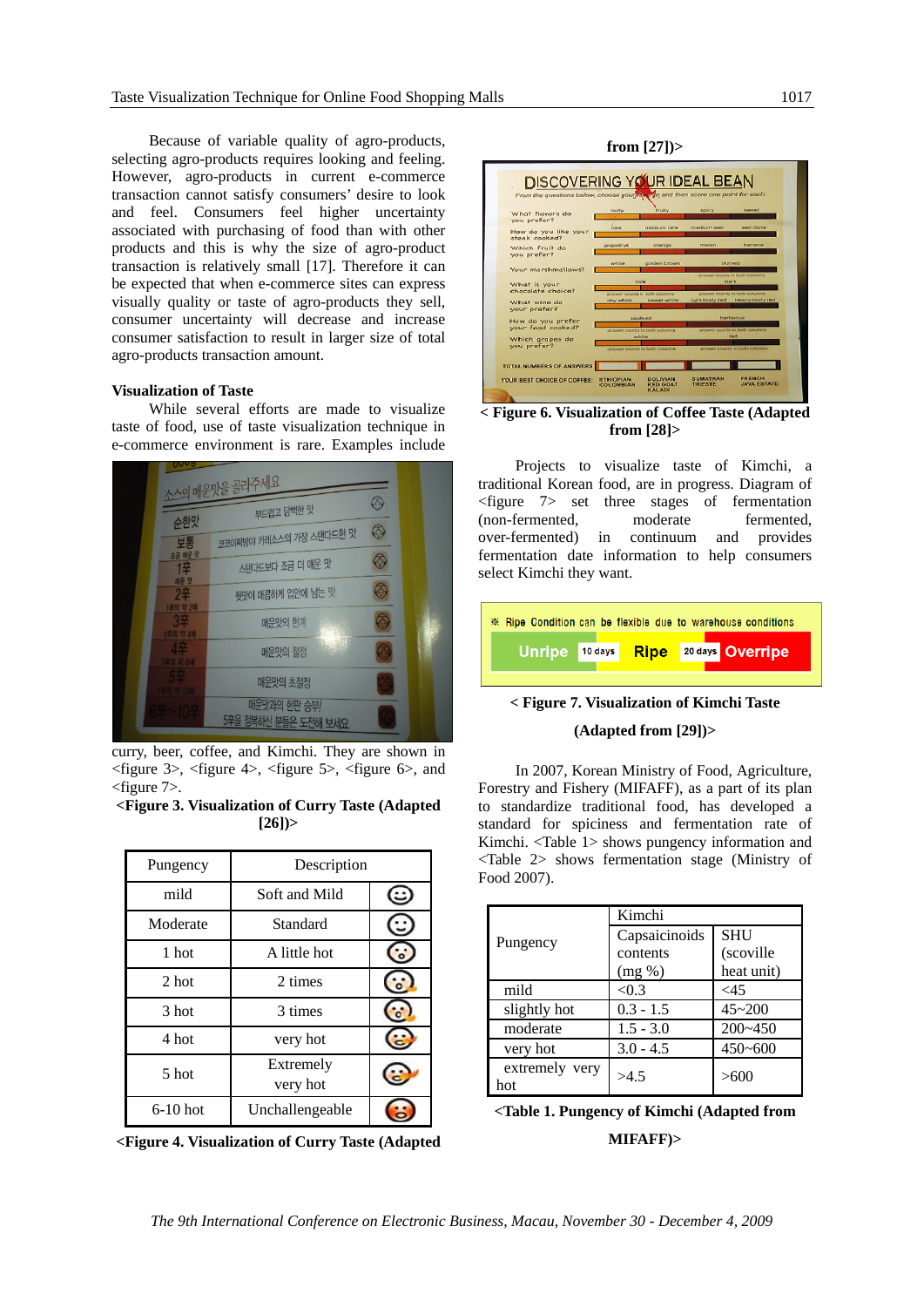| Fermentation<br>grade | pH          | Titratble<br>acidity<br>(lactic<br>acid, % |
|-----------------------|-------------|--------------------------------------------|
| non-fermented         | >5.0        | < 0.5                                      |
| moderate<br>fermented | $4.2 - 5.0$ | $1.0 - 0.6$                                |
| over-fermented        | <4.0        | >1.0                                       |

#### **<Table 2. Fermentation Grade of Kimchi**

#### **(Adapted from MIFAFF)>**

This standardization not only provides specific information on Kimchi to meet diverse consumer groups, but also contributes in the increment of Kimchi export and hence an overall improvement of Kimchi industry. MIFAFF plans to lead industry to voluntarily adopt the standardization, and then apply the standardization to quality certification.

A good example of food visualization technique usage is Wine.com. <Figure 8> is the visualization chart used at Wine.com.



#### **<Figure 8. Visualization table of wine.com (Adapted from [30])>**

Wine.com, an American website established in 2004, sells wine and appetizers served with wine to 50 states of the United Stated and Japan. Its visualization chart helps overcome inability to let consumers taste before purchase and the fact that wine-related information is difficult for some consumers to understand. This has helped in decreasing consumer uncertainty and also helped the company grow faster than its major competitors to enable it to acquire most of them.

## **Research Design**

This study develops taste visualization table, applies it to online shopping malls that sell agro-products, and investigate the difference in customer behavior before and after application of the table. Figure 9 is the conceptual research model. Kimchi and Gochujang, two traditional Korean agro-products, have been chosen because the size of their transaction in e-commerce is relatively higher and consumers have diverse preference towards distinguishable features an individual product has.



**<Figure 9. Research Model>**

Elaboration Likelihood Model (ELM) is a model for analyzing factors that affect information process and changes in consumer attitude and behavior arising because of the factors [18], [19]. When awareness is happened by stimulus, it would lead to elaboration. And also it occurs behavior arising. Tam and Ho finds the similar model based on information procession for consumer decision and response like ELM [19]. According to the model, when a hypothesis is set, measured variables can be classified into awareness, recognition, decision and response, and feedback test the hypotheses by matching each variable to click stream measure items. Hypotheses are set according to the classification in <table 3>.

First, as visualization table can fulfil more senses, daily visit is expected to increase as a result of its inclusion. When a website visitor consecutively visits several pages in the website, one visit is recorded. When the same visitor visits the same website after certain amount of time, it is recorded as another visit. While there's no standard for the time between visits, the time commonly ranges between 15minutes and two hours and average is 30 minutes. Using visit as a variable instead of hit can prevent the problem of counting meaningless or accidental visits to a website [20].

*H1a: If taste visualization table is applied to a webpage on an online shopping mall that sells agro-products, daily visit to the page increases.* 

*H1b: A web page with visualization table has higher percentage of daily visit increase than a web page without visualization table has.* 

Also, number of search made on visualization related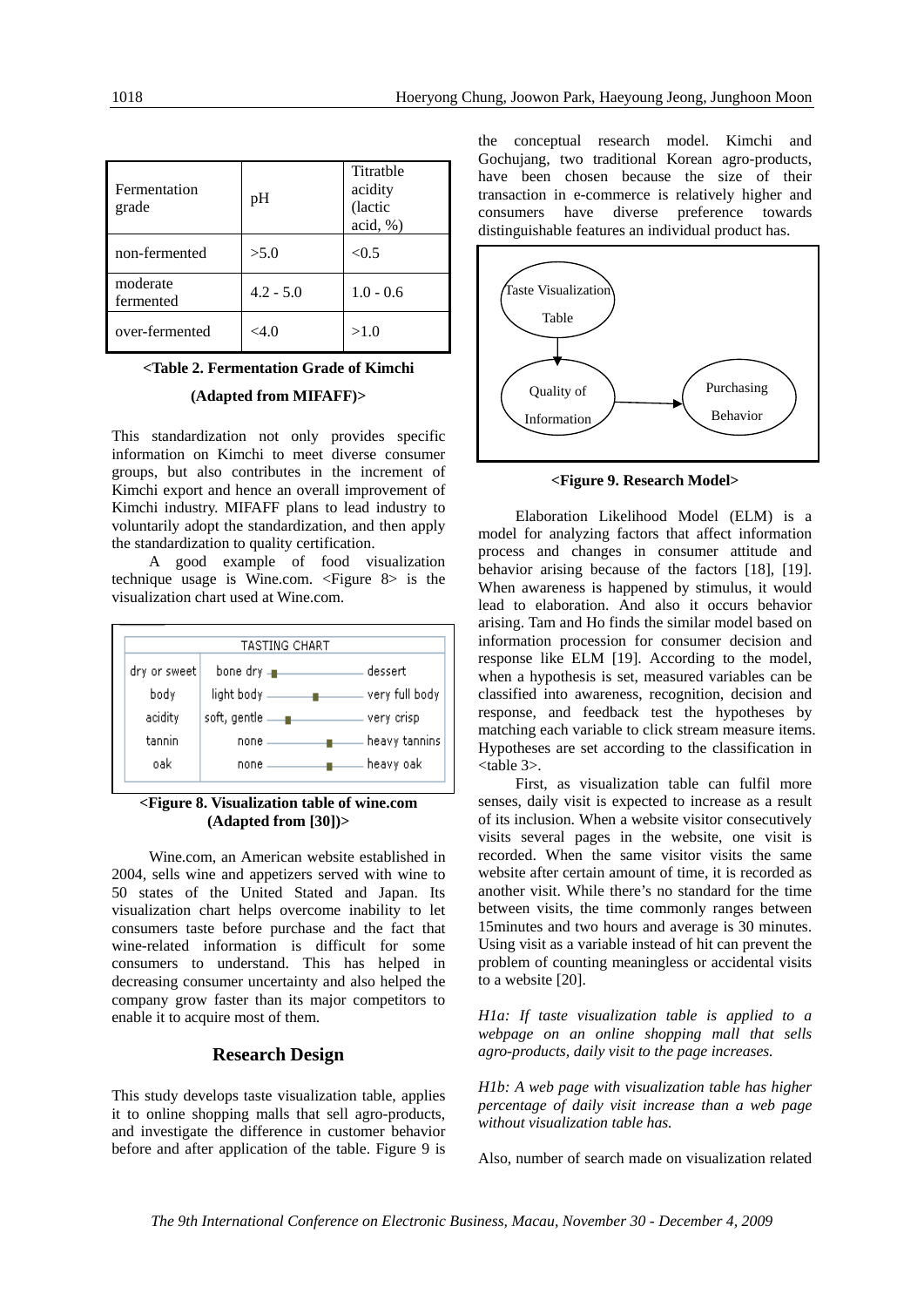| <b>Measuring Variable</b>    | Measurement<br>Item         | Description                                                                 |  |
|------------------------------|-----------------------------|-----------------------------------------------------------------------------|--|
|                              | <b>Visit</b>                | Number of visits to items with visualization table                          |  |
| Awareness(H1)                | Search Keywords             | Number of search keywords related to visualization                          |  |
| Recognition(H2)              | Visit Length                | Time spent in a page where visualization table is inserted                  |  |
|                              | Revisit                     | Number of revisit to page where visualization table is<br>inserted.         |  |
| Decision and<br>Response(H3) | Cart<br>Shopping<br>Storage | Number of items with visualization table stored in<br>shopping carts.       |  |
|                              | Transaction                 | Number of items with visualization table included in actual<br>transaction. |  |
|                              | Revenue                     | Sales revenue on items with visualization table                             |  |
| Feedback(H4)                 | Customer<br>Satisfaction    | Relative customer satisfaction                                              |  |

keywords is expected to increase. The increase can be

*webpage on an online shopping mall, the number of* 

**Table 3 – Measurement Items of visualization table**

interpreted as success in attracting consumer attention [20].

*H1c: If taste visualization table is applied to a webpage on an online shopping mall, the number of search made on visualization related words increases.* 

Second, it is expected that average visit length of visitors might change after visualization table is applied.

*H2a: If taste visualization table is applied to a webpage on an online shopping mall, average visit length of visitors will change.* 

*H2b: A web page with visualization table has larger average visit length change than a web page without visualization table has.* 

Also the number of revisit is an important measurement item, which is related to recognition variable 'Stickiness'.

*H2c: If taste visualization table is applied to a webpage on an online shopping mall, the number of revisit increases.* 

*H2d: A web page with visualization table has higher percentage of revisit increase than a web page without visualization table has.* 

Third, items that can be measured in decision making process include shopping card storage, transaction, and revenue. When more storage, more transaction, or higher revenue are found for a product with visualization table, this can be interpreted as the function of consumer decision making process [19].

*H3a: If taste visualization table is applied to a* 

*shopping cart storage increases.* 

*H3b: A web page with visualization table has higher percentage of the number of shopping cart storage increase than a web page without visualization table has.* 

*H3c: If taste visualization table is applied to a webpage on an online shopping mall, the number of transaction of the product increases.* 

*H3d: A web page with visualization table has higher percentage of the number of transaction increase than a web page without visualization table has.* 

*H3e: If taste visualization table is applied to a webpage on an online shopping mall, revenue increases.* 

*H3f: A web page with visualization table has higher percentage of the revenue increase than a web page without visualization table has.* 

According to [16], if a product sold online has heterogeneity, consumers are willing to pay price premium for products which provide high quality information. Based on this result, it is expected that if visualization table helps in increasing the quality information of agro-products which are heterogeneous.

*H4a: If taste visualization table is applied to a webpage on an online shopping mall, customer satisfaction increases.* 

*H4b: A web page with visualization table has higher percentage of the customer satisfaction increase than a web page without visualization table has.* 

## **Research Method**

**Click Stream Data** 

Click Stream data is a data on a path a user follows to visit a webpage and is used to understand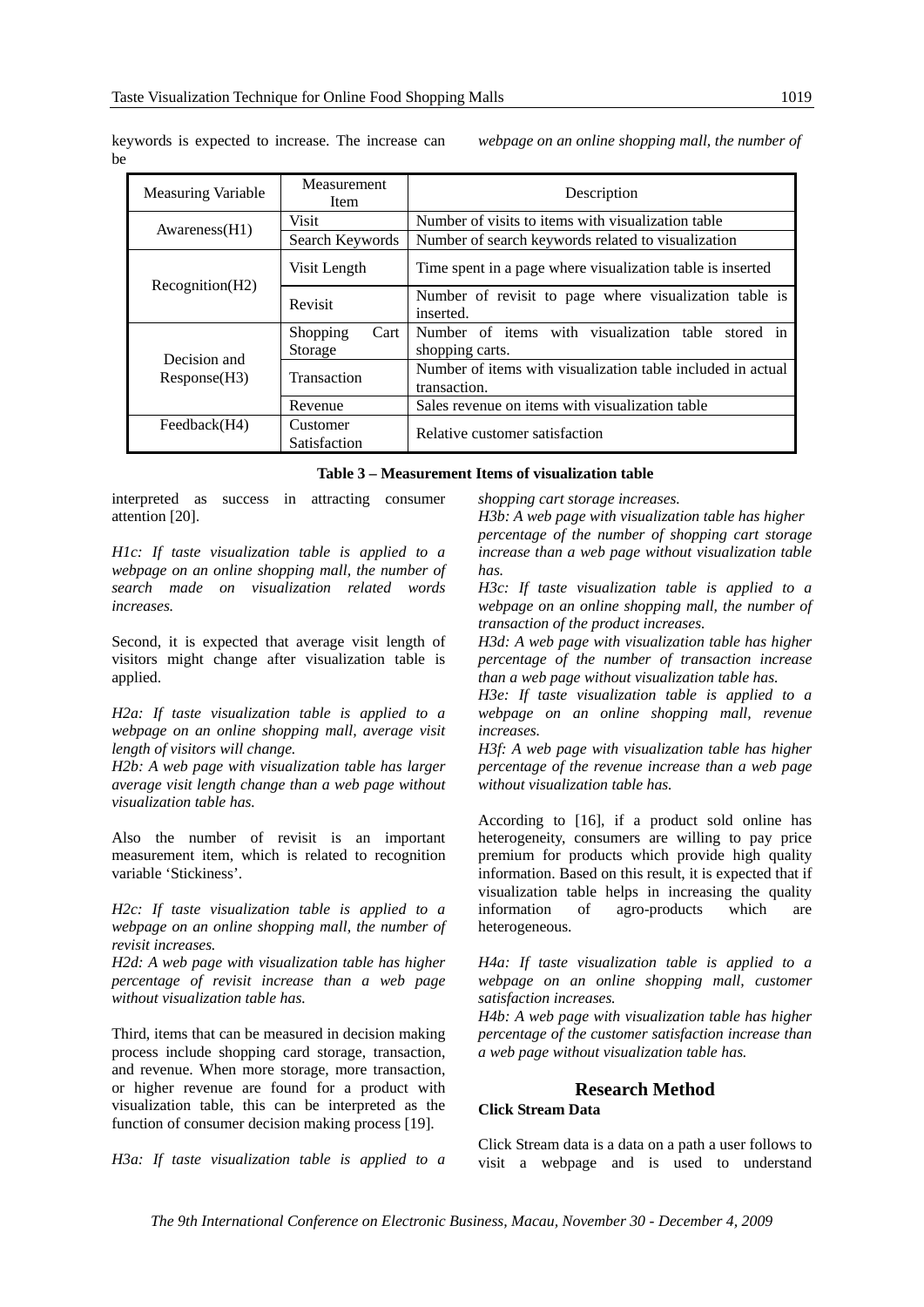| ID | Session ID | IP                    | Page Visited | Product Info. | Visit Length |
|----|------------|-----------------------|--------------|---------------|--------------|
|    |            | $210.$ *.*.<br>∗      | Home         |               | 30           |
| 2  |            | $210.$ *.*.<br>∗      | Category     |               | 26           |
| 3  |            | $210.$ *.*.<br>$\ast$ | Product      | $G-08-110-01$ | 81           |
| 4  |            | $210.$ *.*.<br>$\ast$ | Account      |               |              |
|    |            | $210.$ *.*.<br>∗      | Cart         |               | (25)         |

relationship between the paths. The data can be obtained from the

session, sessions per a user, and page visits per a user are collected. Number of users refers to the number

**<Table 4 – Example of processed click stream data>** 

log on the server of web server or an institution that collects Internet surfing data sent by panels. Information that can be obtained from click stream data include address of visited webpage, address of previous webpage, browser used, duration of stay, etc. Data obtained from panels also contain demographic information [20].

Click stream data has been widely used in purpose of analyzing decision making on Internet. It has been used to understand path analysis and prediction within a website [5]. and identify purpose of website visit [22]. Visualization systems that help clearly understand the result of click stream data analysis has been developed [23] and whether a user will purchase a product in his/her subsequent visit has been analyzed [4]. Research on suggesting a product to a user after analyzing his/her path has been conducted [24], [25] and further research has been conducted to find out how effective the product suggestion is in affecting subsequent migration path and product visit pattern [20]. In this study, changes in user behavior will be analyzed after a taste visualization table has been included to provide more information on food.

#### **Data Collection**

An online shopping mall that sells agro-products, 'KGFarm', is selected to examine the effect of adding visualization table. KGFarm is designed and maintained by the local government of Kyungkido, the largest province in Korea in terms of population. Sellers including large corporate, SMEs, and individual farmers place their product on KGFarm. Therefore for a customer, there are several sellers to choose among, based on price, product information and other preferences, when they want to buy a certain product.

Visualization tables will be placed on selected product pages and categorization pages will indicated which products have visualization table. For analysis, collection period, number of users, pages per a

of IPs which visited the web page and this excludes the IP of KGFarm employee and product seller. Session refers to a sequence of process of a user between initial visit and leave of the website. Page visits refers to the number of visited URL.

An example of collected raw click stream data processed into meaningful data is shown in <table  $4$ 

## **Future Plan**

The taste visualization charts of Kimchi and Gochujang are in development process based on preceding studies. After analyzing factors that determine the taste of Kimchi and Gochujang, evaluation criteria will be selected, and sensory evaluation by panels will be conducted. The process will take several months to complete.

Taste visualization tables will be inserted and the change of sales and customers' satisfaction in KGFarm will be investigated to prove the hypotheses. The existing sales and satisfaction of customers before implementation of the table in the same sites should also be measured. The customer satisfaction will be investigated through simple surveys with approval of KGFarm. Collected click stream data will be analyzed to test hypotheses.

**Acknowledgement**. This study was supported by a grant from Rural Development Administration (RDA) in Korea

#### **References**

- [1] Kim, M., Y. C, et al. "The Impact of Product Heterogeneity on Online Consumer Behavior in Korea." *The e-Business Studies*, 9(5), 2008, pp. 159-185.
- [2] Hwang, D., Y. Choe, et al. "Effect of Motive and Emotion on Consumer Behavior in e-Commerce: An Empirical Analysis between Expericeced and